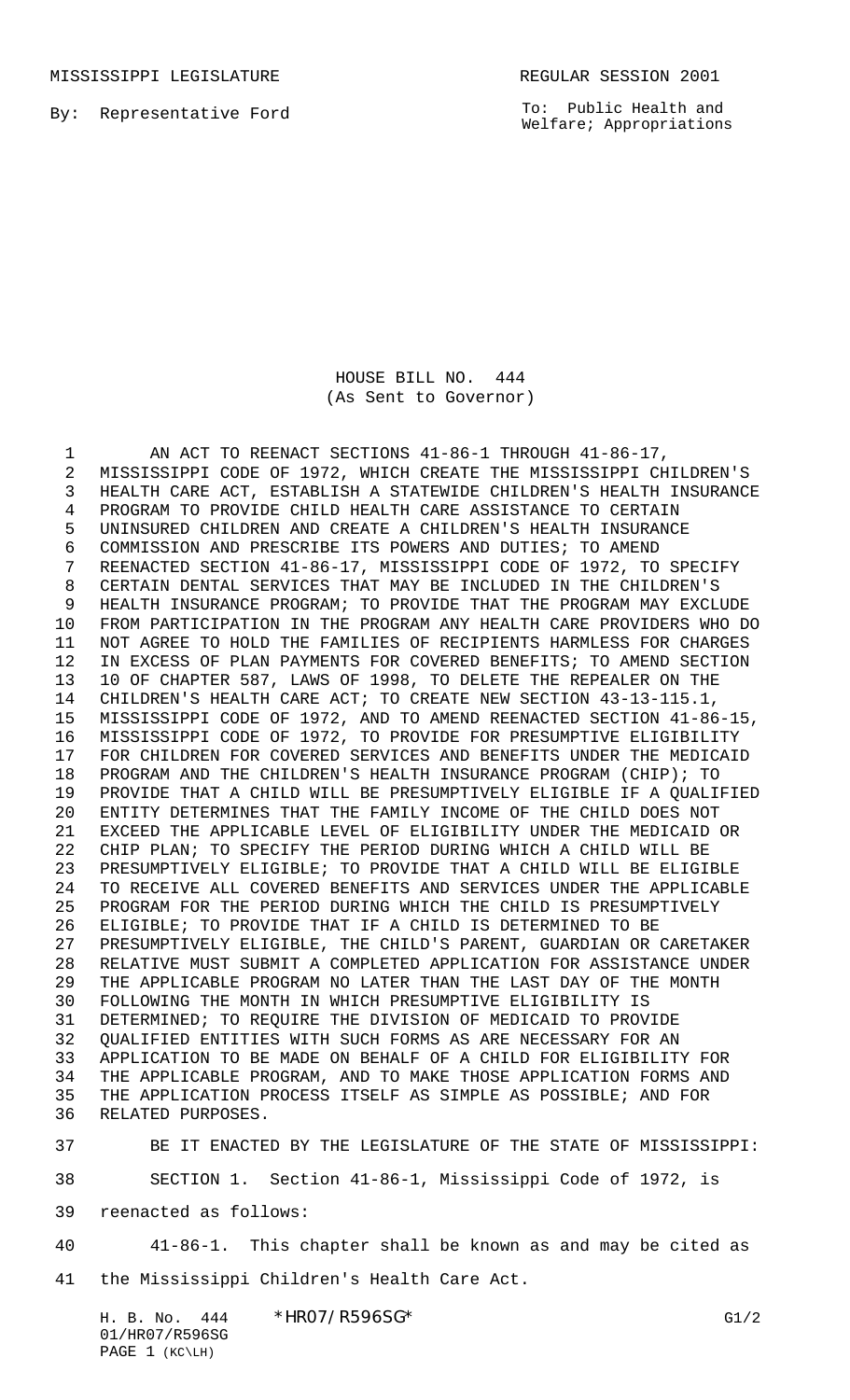SECTION 2. Section 41-86-3, Mississippi Code of 1972, is reenacted as follows:

 41-86-3. (1) There is established a statewide Children's Health Insurance Program under Title XXI of the Social Security Act to provide child health care assistance to targeted, uninsured, low-income children to be administered by the Division of Medicaid in the Office of the Governor. The term "targeted, low-income child" means a child through age eighteen (18) who has been determined eligible for child health assistance and who is a low-income child, or is a child whose family income exceeds the Medicaid applicable income level, but does not exceed one hundred percent (100%) of the federal poverty level, and is not eligible for medical assistance under Title XIX or is not covered under a group health plan.

 (2) The Children's Health Insurance Program shall provide the same benefits to children enrolled in the program as are provided to Medicaid recipients under the Mississippi Medicaid Laws, Section 43-13-117.

 (3) The Children's Health Insurance Program shall be established subject to the availability of funds specifically appropriated by the Legislature for this purpose and federal matching funds as set forth in Title XXI of the Social Security Act.

 (4) In administering the Children's Health Insurance Program, the Division of Medicaid shall have all the authority, duties and responsibilities set forth in Section 43-13-101 et seq. (5) This section authorizes the Division of Medicaid to submit a temporary plan for children's health insurance to the U.S. Department of Health and Human Services.

 (6) From and after the full implementation of the permanent State Child Health Plan authorized under Section 5 of this act, this section shall have no force and effect.

H. B. No. 444 \*HR07/R596SG\* 01/HR07/R596SG PAGE 2 (KC\LH)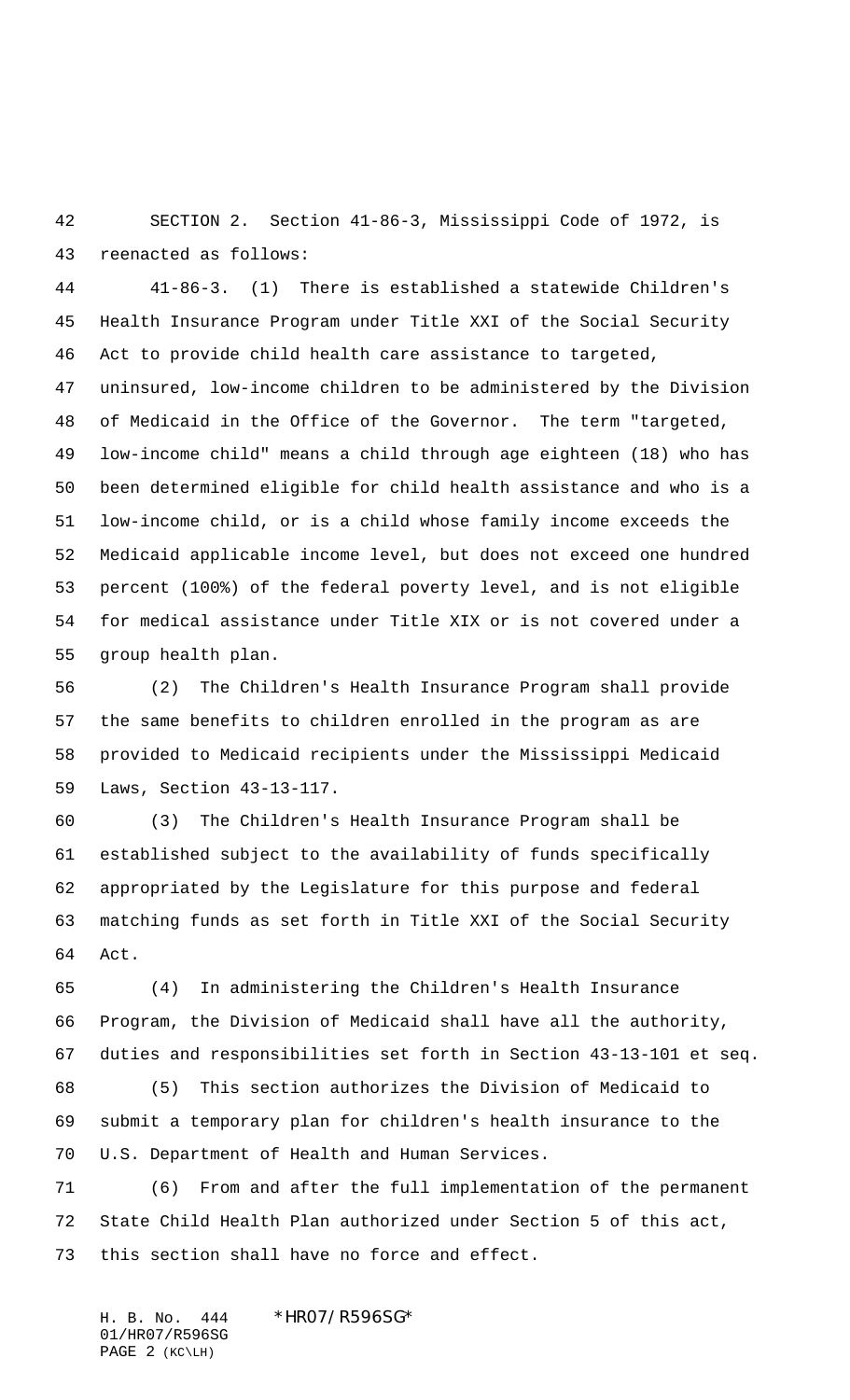SECTION 3. Section 41-86-5, Mississippi Code of 1972, is reenacted as follows:

 41-86-5. As used in Sections 41-86-5 through 41-86-17, the following definitions shall have the meanings ascribed in this section, unless the context indicates otherwise:

 (a) "Act" means the Mississippi Children's Health Care Act.

 (b) "Administering agency" means the agency designated by the Mississippi Children's Health Insurance Program Commission to administer the program.

 (c) "Board" means the State and Public School Employees Health Insurance Management Board created under Section 25-15-303.

 (d) "Child" means an individual who is under nineteen (19) years of age who is not eligible for Medicaid benefits and is not covered by other health insurance.

 (e) "Commission" means the Mississippi Children's Health Insurance Program Commission created by Section 41-86-7.

 (f) "Covered benefits" means the types of health care benefits and services provided to eligible recipients under the Children's Health Care Program.

 (g) "Division" means the Division of Medicaid in the Office of the Governor.

 (h) "Low-income child" means a child whose family income does not exceed two hundred percent (200%) of the poverty level for a family of the size involved.

(i) "Plan" means the State Child Health Plan.

 (j) "Program" means the Children's Health Care Program established by Sections 41-86-5 through 41-86-17.

 (k) "Recipient" means a person who is eligible for assistance under the program.

H. B. No. 444 \*HR07/R596SG\* (l) "State Child Health Plan" means the permanent plan that sets forth the manner and means by which the State of Mississippi will provide health care assistance to eligible

01/HR07/R596SG PAGE 3 (KC\LH)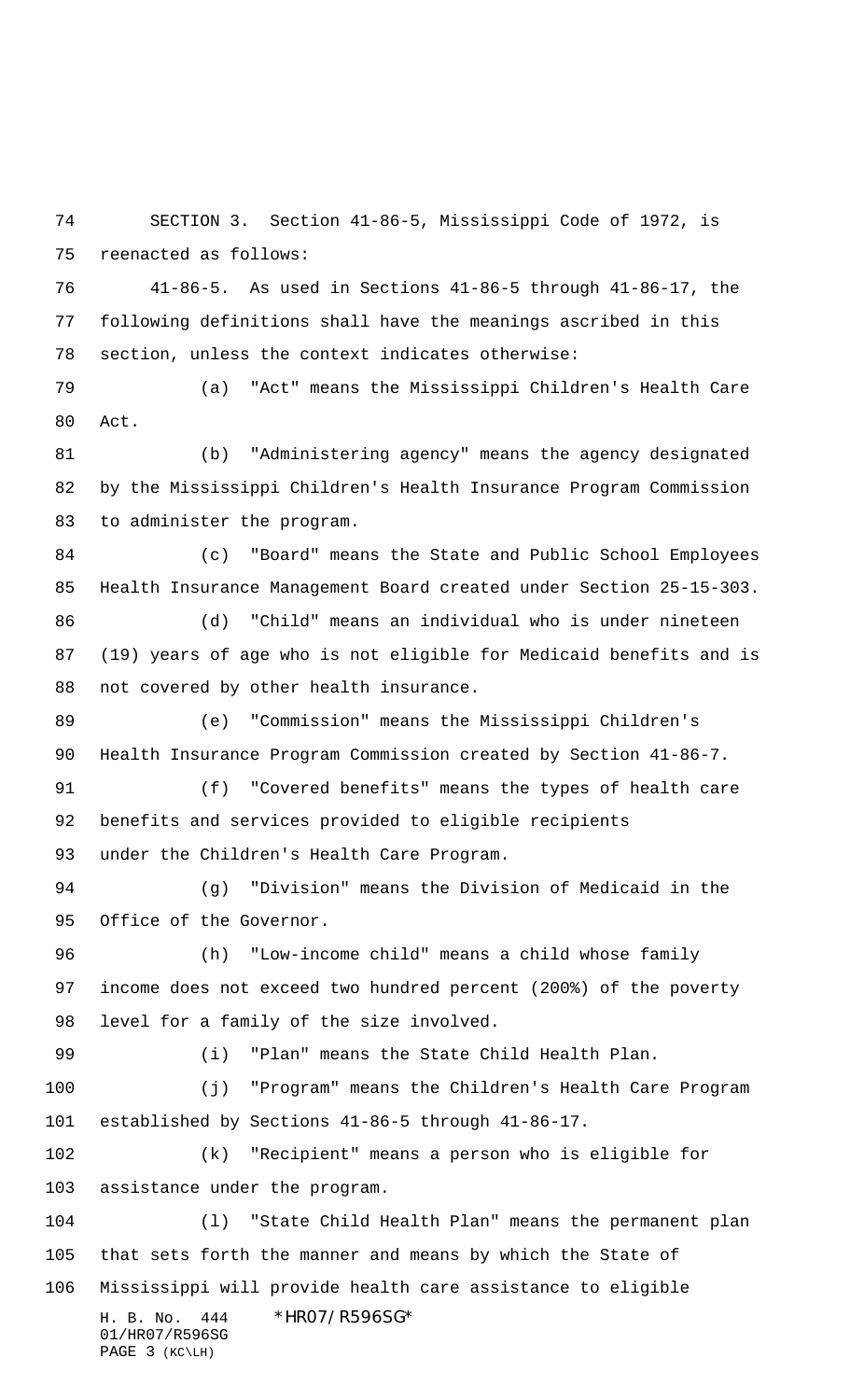uninsured, low-income children consistent with the provisions of Title XXI of the federal Social Security Act, as amended.

 SECTION 4. Section 41-86-7, Mississippi Code of 1972, is reenacted as follows:

 41-86-7. There is established a Children's Health Care Program in Mississippi, which shall become effective upon the full implementation of the permanent State Child Health Plan authorized under Section 41-86-9. The program shall be financed by state appropriations and federal matching funds received by the state under the State Children's Health Insurance Program established by Title XXI of the federal Social Security Act, as amended.

 SECTION 5. Section 41-86-9, Mississippi Code of 1972, is reenacted as follows:

 41-86-9. (1) A Mississippi Children's Health Insurance Program Commission is created to develop and adopt the permanent State Child Health Plan. The commission shall be composed of the following members:

 (a) The Executive Director of the Division of Medicaid; (b) The Executive Director of the State Department of Health;

127 (c) The Mississippi Commissioner of Insurance; (d) Two (2) members to be appointed by the Lieutenant Governor, one (1) of whom shall be a nurse practitioner who provides health care services to children, and one (1) of whom shall be a person with experience in administering or working with 132 plans for reimbursement or payment of health care expenses;

H. B. No. 444 \*HR07/R596SG\* 01/HR07/R596SG (e) Two (2) members to be appointed by the Speaker of the House of Representatives, one (1) of whom shall be a physician who provides health care services to children, and one (1) of whom shall be a person with experience in administering or working with 137 plans for reimbursement or payment of health care expenses; and 138 (f) Two (2) members to be appointed by the Governor, one (1) of whom shall be a physician who provides health care

PAGE 4 (KC\LH)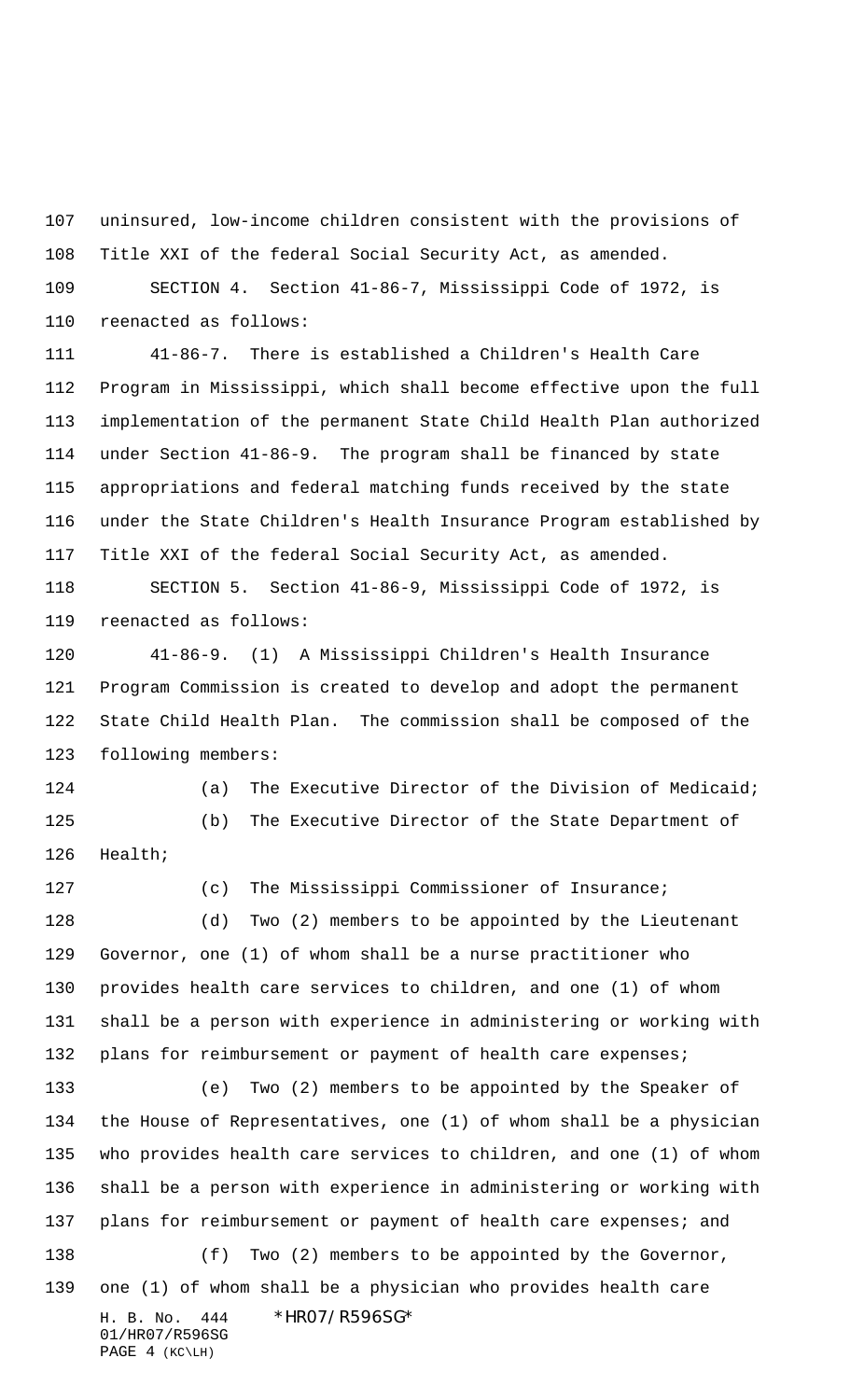services to children, and who shall serve as chairman of the commission, and one (1) of whom shall be a person with experience in administering or working with plans for reimbursement or payment of health care expenses.

 In making appointments to the commission, the appointing authorities shall reflect the gender and racial composition of the state.

 Not later than May 1, 1998, the Governor, the Lieutenant Governor and the Speaker shall appoint the members of the commission. After the members are appointed, the commission shall meet on a date designated by the chairman of the commission in Jackson, Mississippi, to organize the commission and establish rules for transacting its business and keeping records. A majority of the members of the commission shall constitute a quorum at all commission meetings. An affirmative vote of a majority of the members shall be required in the adoption of rules, resolutions and reports. All members of the commission shall be notified in writing of all regular and special meetings of the commission, which notices shall be mailed at least five (5) days before the dates of the meetings. The commission may establish any subcommittees that it deems desirable to study and report to the commission with respect to any matter that is within the scope of the commission.

H. B. No. 444 \*HR07/R596SG\* 01/HR07/R596SG The Division of Medicaid shall provide clerical and administrative support for the Children's Health Insurance Program Commission. In carrying out the provisions of this section, the commission may utilize the services, facilities and personnel of all departments, agencies, offices and institutions of the state. In particular, the commission shall consult with the Division of Medicaid, the Office of Insurance of the Department of Finance and Administration, the State Department of Health and the Mississippi Department of Insurance, and those agencies shall cooperate with the commission and provide the commission with any information and

PAGE 5 (KC\LH)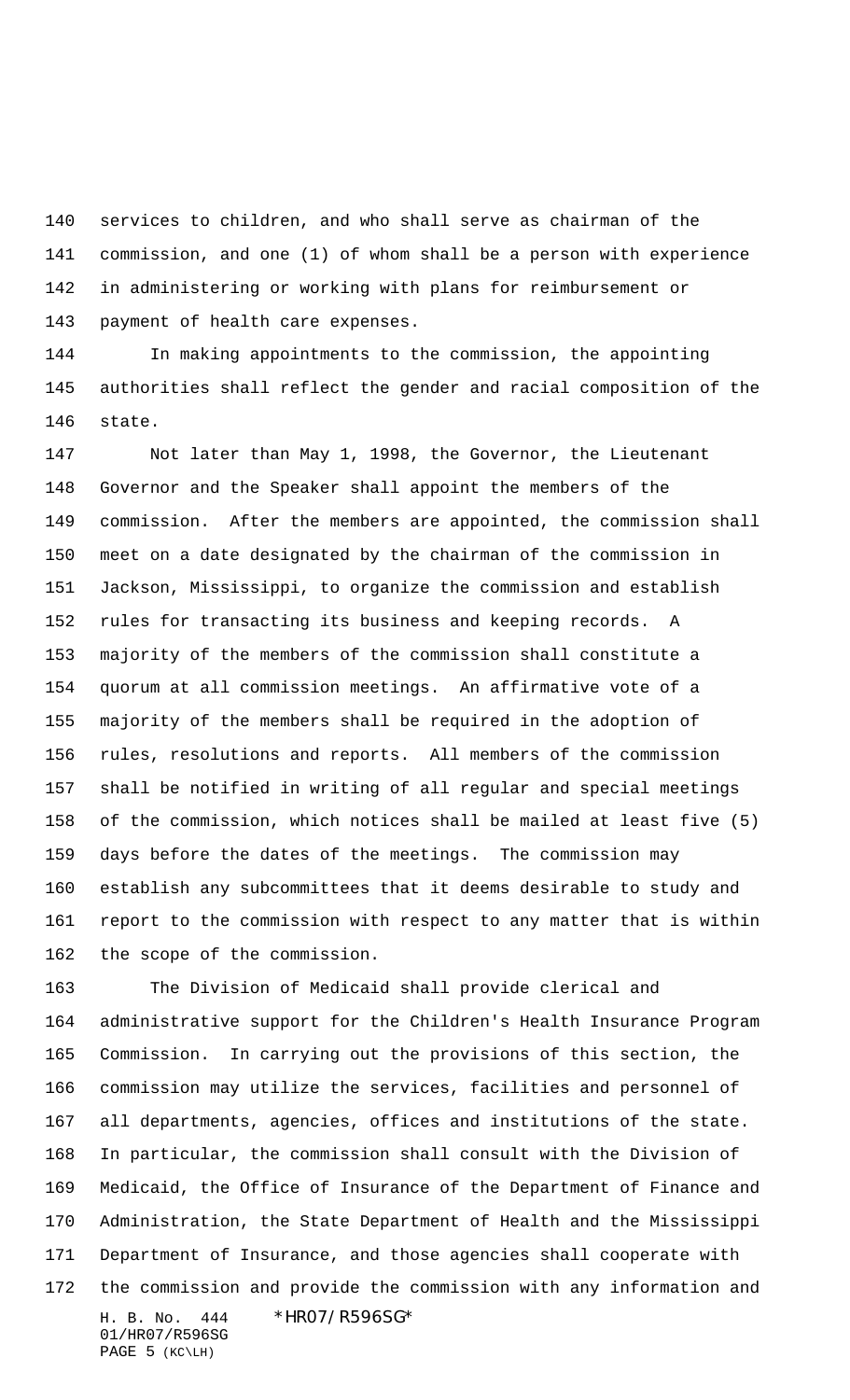other assistance requested by the commission. The commission may consult and seek advice from various groups in the state in order to understand the effect of any existing laws or any changes in law being considered by the commission. For attending meetings of the commission, each member who is not a state official shall be paid per diem compensation in the amount authorized by Section 25-3-69 and each member shall receive expense reimbursement as authorized by Section 25-3-41. All expenses incurred by and on behalf of the commission shall be paid from any funds appropriated or otherwise made available for the purpose of this program, and from any grants or contributions made to the commission for its purpose. The commission shall be dissolved on August 1, 1998.

 (2) The Children's Health Insurance Program Commission shall develop the State Child Health Plan, which shall set forth the manner and means by which the State of Mississippi will provide health care assistance to eligible uninsured, low-income children under the Children's Health Care Program. The commission shall consider all options in developing the plan. The plan must be consistent with and meet the applicable requirements of Title XXI of the federal Social Security Act, as amended, and shall include:

 (a) A designation of the agency of the state that will be the administering agency for the program, which shall be either the Division of Medicaid or the State and Public School Employees Health Insurance Management Board created under Section 25-15-303;

 (b) Whether the administering agency will have the authority provided under Section 41-86-11(4);

 (c) A description of the covered benefits and the eligibility standards for recipients;

 (d) The method by which health care benefits and services provided under the program will be coordinated with other sources of health benefits coverage for children; and (e) Methods used to assure the quality and

appropriateness of care and access to covered benefits.

H. B. No. 444 \*HR07/R596SG\* 01/HR07/R596SG PAGE 6 (KC\LH)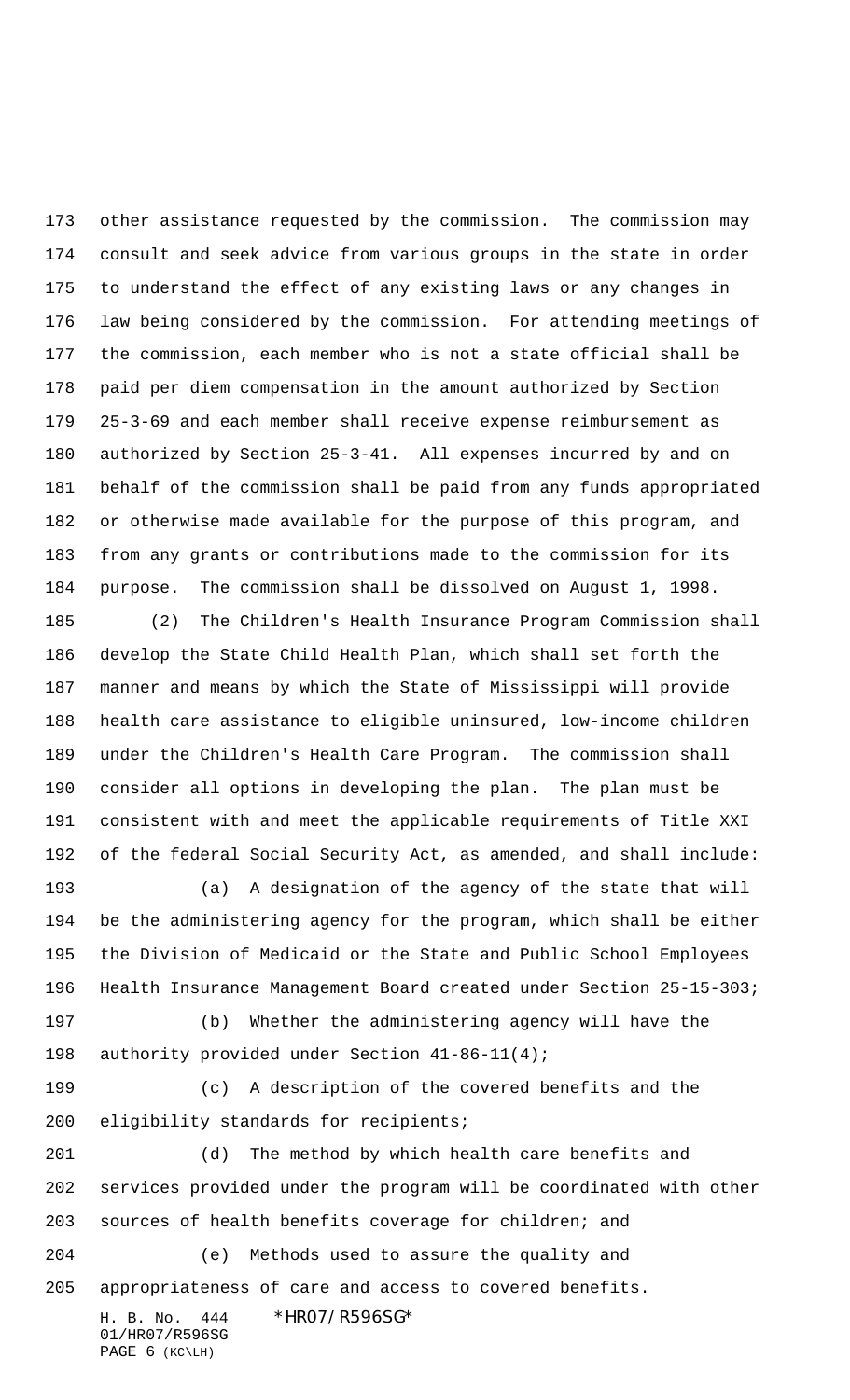(3) The Division of Medicaid shall submit the permanent plan adopted by the commission to the United States Secretary of Health and Human Services for approval on or before August 1, 1998.

 (4) After the permanent plan has been developed and approved, the Children's Health Care Program shall be implemented and administered by the administering agency designated by the commission.

 SECTION 6. Section 41-86-11, Mississippi Code of 1972, is reenacted as follows:

 41-86-11. (1) The administering agency shall adopt, in accordance with Section 25-43-1 et seq., rules and regulations for the implementation of the program, and for the coordination of the program with the state's other medical assistance programs.

 (2) If the Division of Medicaid is designated as the administering agency for the program, the division shall have all of the authority set forth in Section 43-13-101 et seq.

 (3) The administering agency shall make reports to the federal government and to the Legislature on the providing of benefits to those children under the program.

 (4) (a) If the commission provides that the administering agency will have such authority, the administering agency shall execute a contract or contracts to provide the health care coverage and services under the program, after first receiving bids. The contract or contracts may be executed with one or more corporations or associations authorized to do business in Mississippi. All of the coverage and services to be provided under the program may be included in one or more similar contracts, or the coverage and services may be classified into different types with each type included under one or more similar contracts issued by the same or different corporations or associations.

H. B. No. 444 \*HR07/R596SG\* 01/HR07/R596SG PAGE 7 (KC\LH) (b) The administering agency shall execute a contract or contracts with one or more corporations or associations that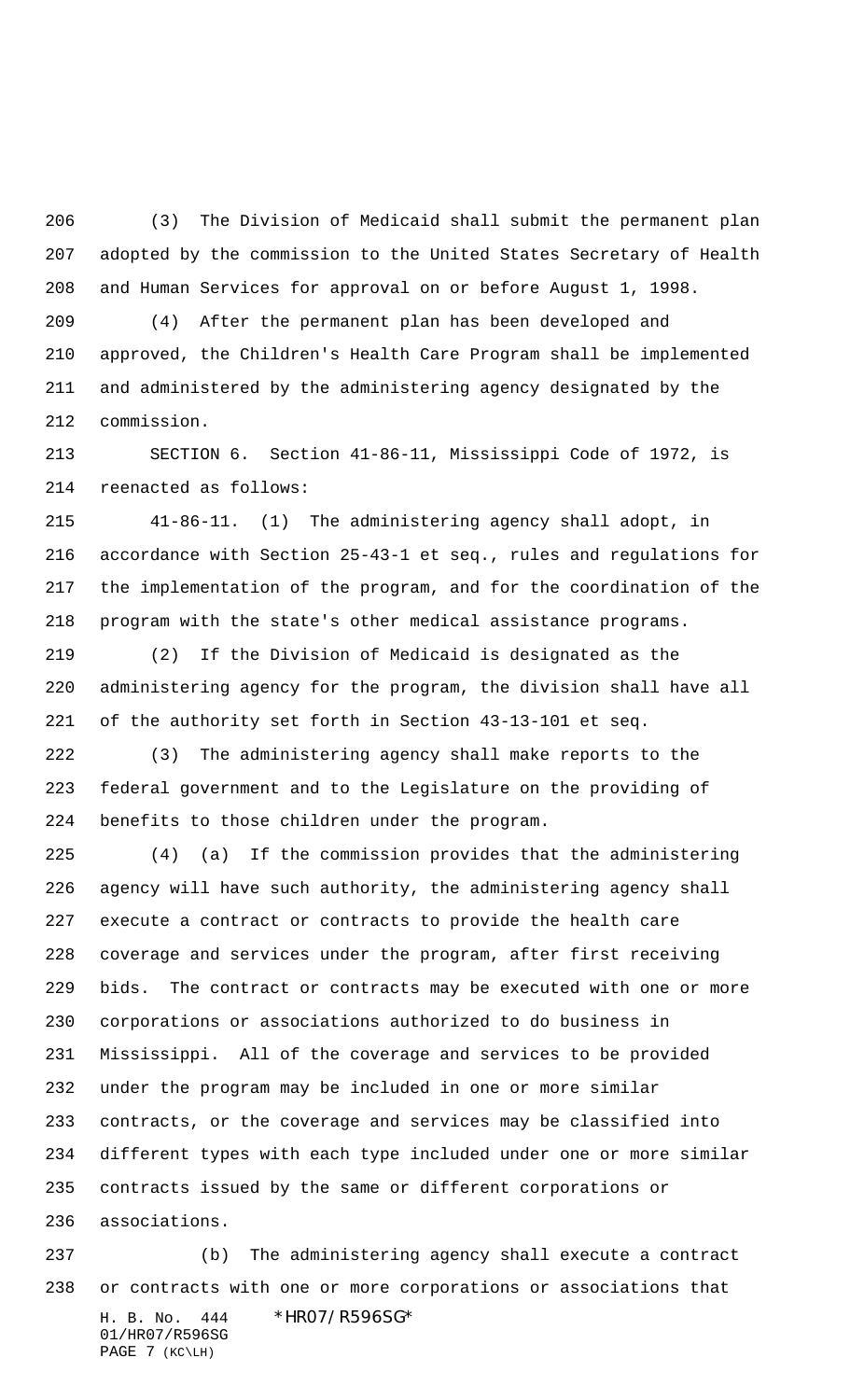have submitted the best and most cost-effective bids, or shall reject all bids. If the administering agency rejects all bids, it shall notify all bidders of the rejection and shall actively solicit new bids.

 SECTION 7. Section 41-86-13, Mississippi Code of 1972, is reenacted as follows:

 41-86-13. (1) The Division of Medicaid shall receive state appropriations for the program and federal matching funds under the State Children's Health Insurance Program established by Title XXI of the federal Social Security Act, as amended, and the division shall provide those funds to the administering agency for the administration of the program. The Legislature shall include those funds as a line item in the appropriation to the Division of Medicaid.

 (2) The program is subject to the availability of state funds specifically appropriated by the Legislature for the purpose of the program and federal matching funds under the State Children's Health Insurance Program established by Title XXI of the federal Social Security Act, as amended. The division may limit enrollment as necessary to ensure that the costs of the program do not exceed the total amount of state and federal funds appropriated by the Legislature for that purpose.

 SECTION 8. Section 41-86-15, Mississippi Code of 1972, is reenacted and amended as follows:

H. B. No. 444 \*HR07/R596SG\* 01/HR07/R596SG PAGE 8 (KC\LH) 41-86-15. (1) Persons eligible to receive covered benefits under Sections 41-86-5 through 41-86-17 shall be low-income children who meet the eligibility standards set forth in the plan. Any person who is eligible for benefits under the Mississippi Medicaid Law, Section 43-13-101 et seq., shall not be eligible to receive benefits under Sections 41-86-5 through 41-86-17. A person who is without insurance coverage at the time of application for the program and who meets the other eligibility criteria in the plan shall be eligible to receive covered benefits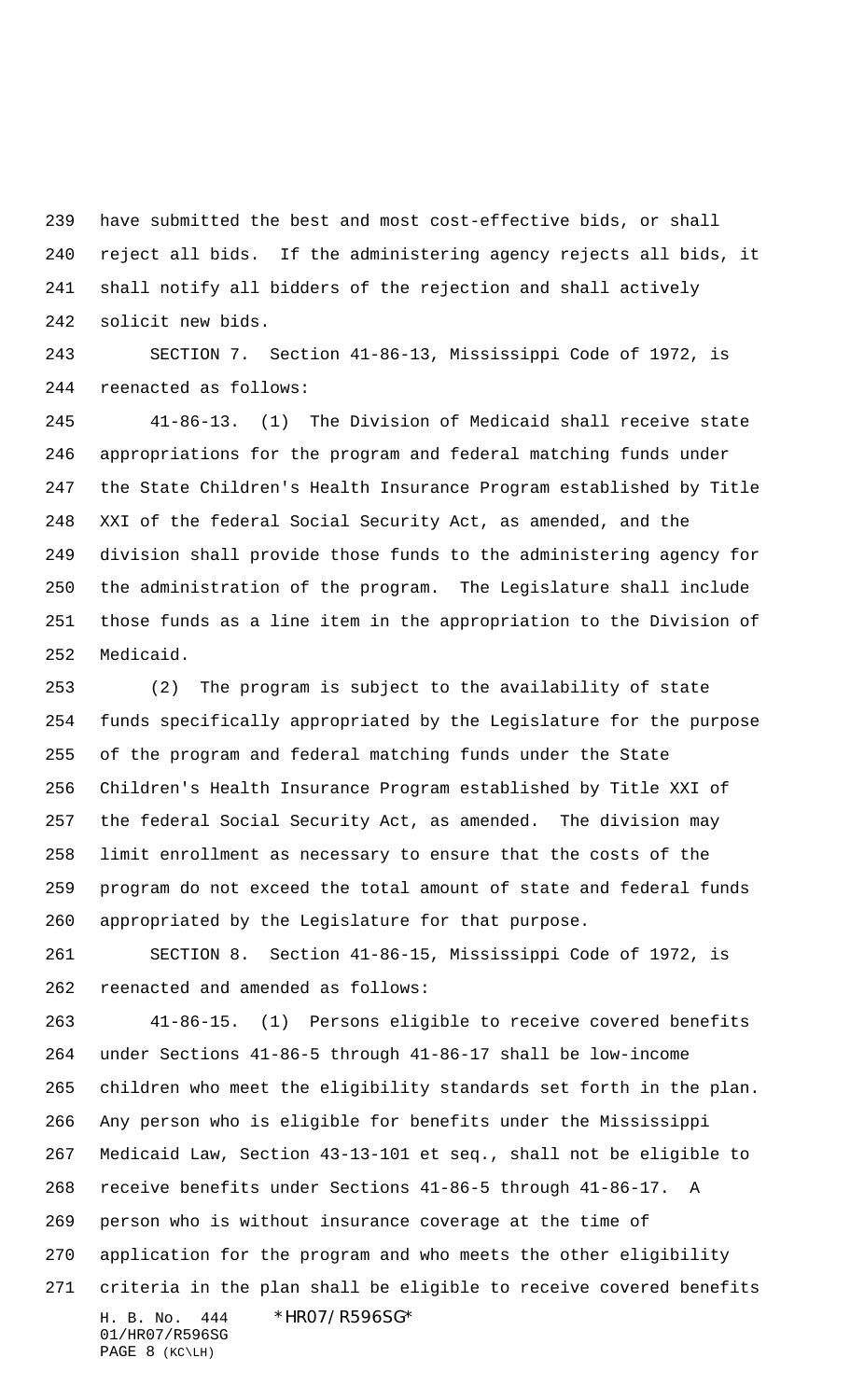under the program, if federal approval is obtained to allow eligibility with no waiting period of being without insurance coverage. If federal approval is not obtained for the preceding provision, the Division of Medicaid shall seek federal approval to allow eligibility after the shortest waiting period of being without insurance coverage for which approval can be obtained. After federal approval is obtained to allow eligibility after a certain waiting period of being without insurance coverage, a person who has been without insurance coverage for the approved waiting period and who meets the other eligibility criteria in the plan shall be eligible to receive covered benefits under the program. If the plan includes any waiting period of being without insurance coverage before eligibility, the State and School Employees Health Insurance Management Board shall adopt regulations to provide exceptions to the waiting period for families who have lost insurance coverage for good cause or through no fault of their own.

 (2) The eligibility of children for covered benefits under the program shall be determined annually by the same agency or entity that determines eligibility under Section 43-13-115(9) and shall cover twelve (12) continuous months under the program.

 (3) There will be presumptive eligibility under this chapter for children under nineteen (19) years of age, in accordance with the following provisions:

 (a) A child will be deemed to be presumptively eligible for covered benefits and services under this chapter if a qualified entity as defined under federal law (42 USCS Section 1396r-1a) determines, on the basis of preliminary information,

that the family income of the child does not exceed the applicable

income level of eligibility under the plan.

(b) A child will be presumptively eligible under this

chapter from the date that the qualified entity determines that

H. B. No. 444 \*HR07/R596SG\* the child is presumptively eligible until the earlier of either:

01/HR07/R596SG PAGE 9 (KC\LH)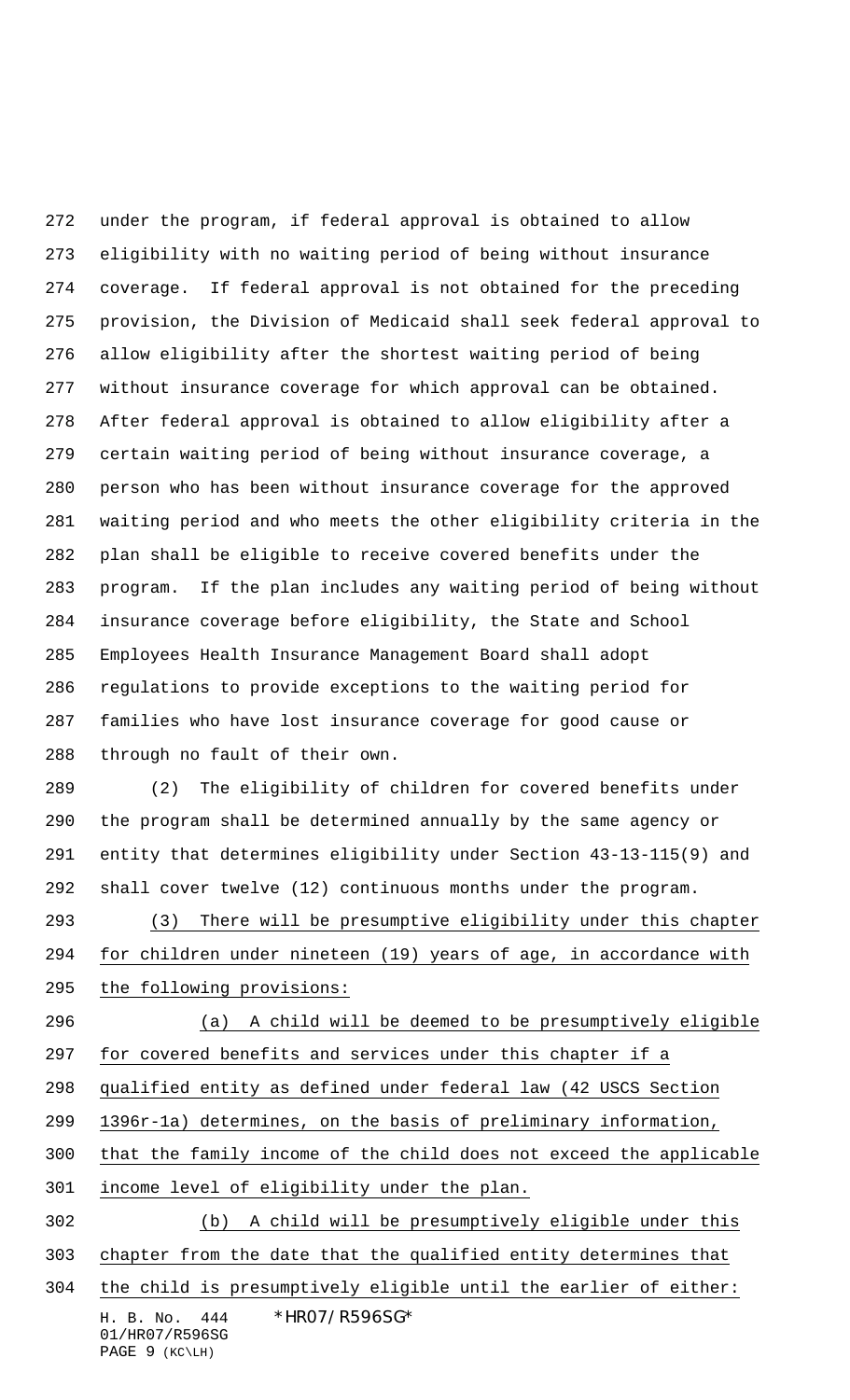H. B. No. 444 \*HR07/R596SG\* 01/HR07/R596SG PAGE 10 (KC\LH) (i) The date on which a determination is made with respect to the eligibility of the child for covered benefits and services under this chapter, or (ii) The last day of the month following the month in which presumptive eligibility is determined, if an application has not been filed on behalf of the child by that day. (c) For the period during which a child is presumptively eligible under this chapter, the child will be eligible to receive all covered benefits and services under this chapter. (d) If a child is determined to be presumptively eligible under this chapter, the child's parent, guardian or caretaker relative must submit a completed application for assistance under the program no later than the last day of the month following the month in which presumptive eligibility is determined. The qualified entity shall inform the parent, guardian or caretaker relative of this requirement at the time the qualified entity makes the determination of presumptive eligibility. (e) The qualified entity shall notify the Division of Medicaid of the determination of presumptive eligibility within five (5) working days after the date on which the determination is made. (f) The Division of Medicaid shall provide qualified entities with such forms as are necessary for an application to be made on behalf of a child for eligibility under this chapter. The Division of Medicaid shall make those application forms and the application process itself as simple as possible. SECTION 9. Section 41-86-17, Mississippi Code of 1972, is reenacted and amended as follows: 41-86-17. The covered benefits under the program shall include all health care benefits and services required to be included as covered benefits under Title XXI of the federal Social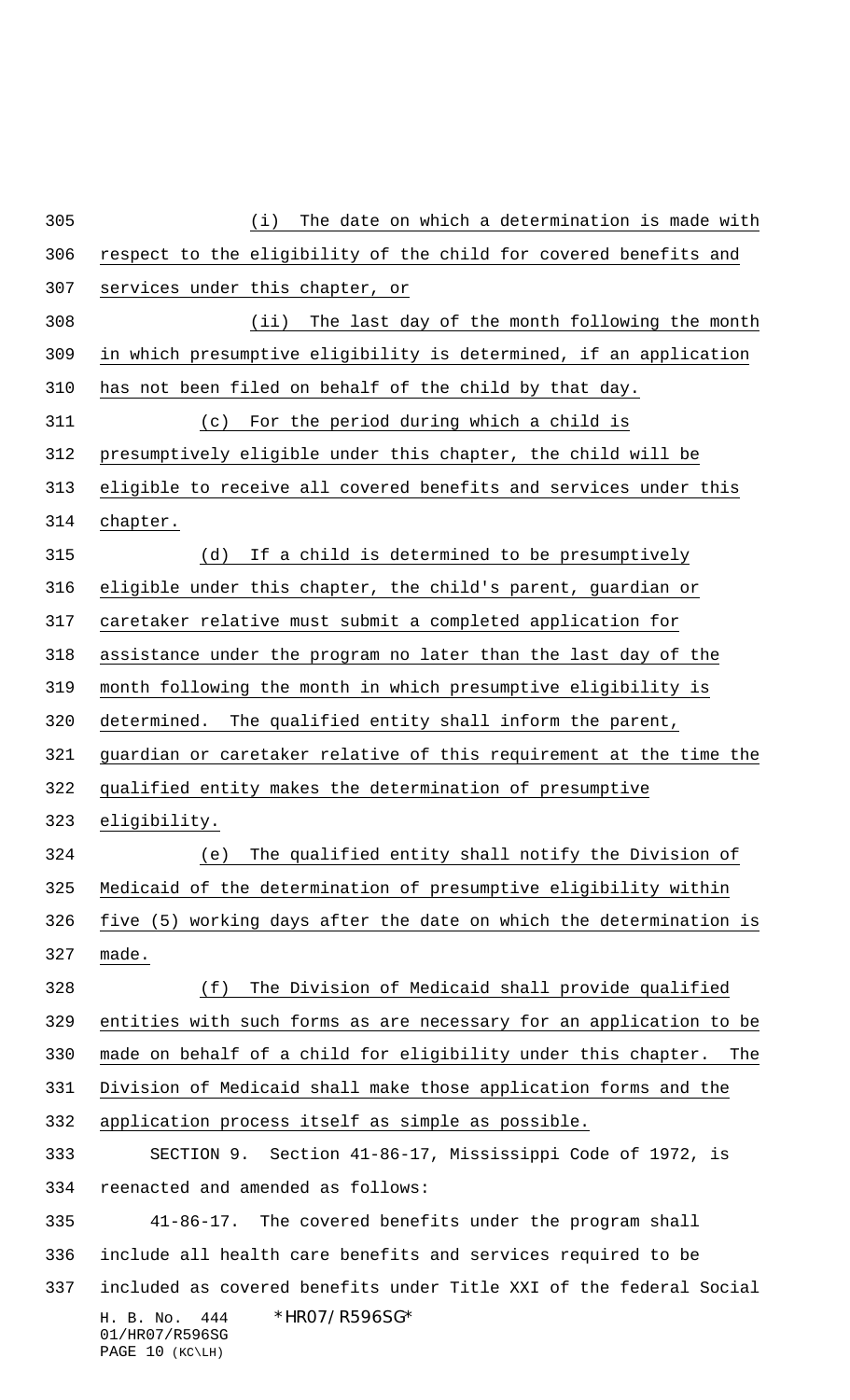Security Act, as amended, and shall include early and periodic screening and diagnosis services at least equal to those provided under the Medicaid program. The benefits and services offered and available to state employees under the State and School Employees Health Insurance Plan shall be used as the benchmark for benefits and services under the program, with an emphasis on preventive and primary care. Benefits and services to be provided under the program shall include: vision and hearing screening, eyeglasses and hearing aids, preventive dental care and routine dental fillings. No deductibles, coinsurance or any other cost-sharing shall be allowed for any of the benefits and services named in the preceding sentence. The program also may cover other dental services including amalgam and composite restorations, extractions, space maintainers, stainless steel crowns, sealants, pulpotomies, pulpectomies, and treatment of periodontal disease. The program may exclude from participation in the program any health care providers who do not agree to hold the families of recipients harmless for charges in excess of plan payments for covered benefits. SECTION 10. Section 10, Chapter 572, Laws of 1998, is amended as follows: Section 10. This act shall take effect and be in force from and after its passage **\* \* \***. SECTION 11. The following shall be codified as Section 43-13-115.1, Mississippi Code of 1972: 43-13-115.1. (1) There will be presumptive eligibility under this article for children under nineteen (19) years of age, in accordance with the following provisions: (a) A child will be deemed to be presumptively eligible for covered benefits and services under this article if a qualified entity as defined under federal law (42 USCS Section 1396r-1a) determines, on the basis of preliminary information,

H. B. No. 444 \*HR07/R596SG\* 01/HR07/R596SG PAGE 11 (KC\LH)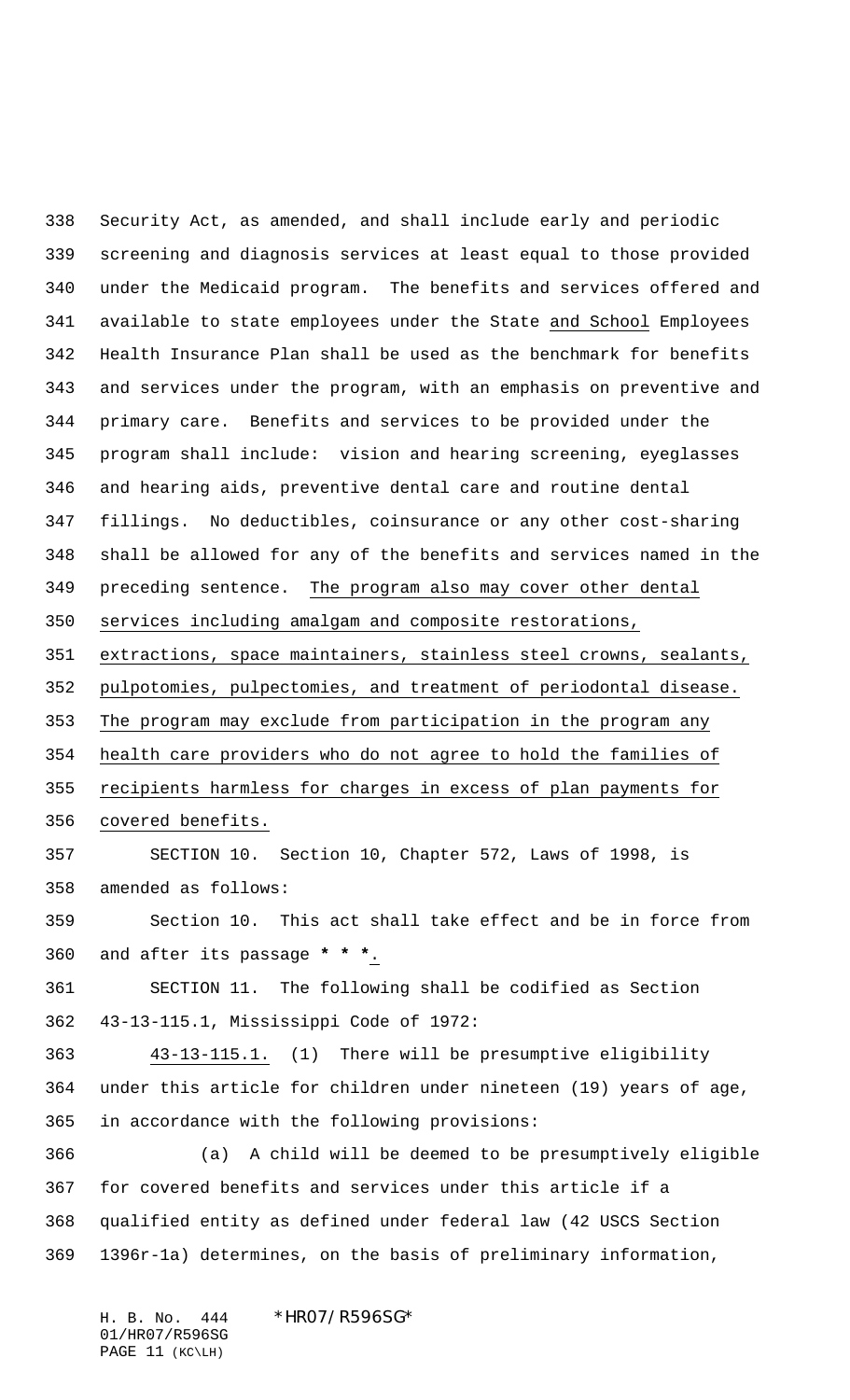that the family income of the child does not exceed the applicable income level of eligibility under the state Medicaid plan.

 (b) A child will be presumptively eligible under this article from the date that the qualified entity determines that the child is presumptively eligible until the earlier of either:

 (i) The date on which a determination is made with respect to the eligibility of the child for covered benefits and services under this article, or

 (ii) The last day of the month following the month in which presumptive eligibility is determined, if an application has not been filed on behalf of the child by that day.

 (c) For the period during which a child is presumptively eligible under this article, the child will be eligible to receive all covered benefits and services under this article.

 (d) If a child is determined to be presumptively eligible under this article, the child's parent, guardian or caretaker relative must submit a completed application for Medicaid assistance no later than the last day of the month following the month in which presumptive eligibility is determined. The qualified entity shall inform the parent, guardian or caretaker relative of this requirement at the time the qualified entity makes the determination of presumptive eligibility.

 (e) The qualified entity shall notify the Division of Medicaid of the determination of presumptive eligibility within five (5) working days after the date on which the determination is made.

 (f) The Division of Medicaid shall provide qualified entities with such forms as are necessary for an application to be made on behalf of a child for eligibility under this article. The Division of Medicaid shall make those application forms and the application process itself as simple as possible.

H. B. No. 444 \*HR07/R596SG\* 01/HR07/R596SG PAGE 12 (KC\LH)